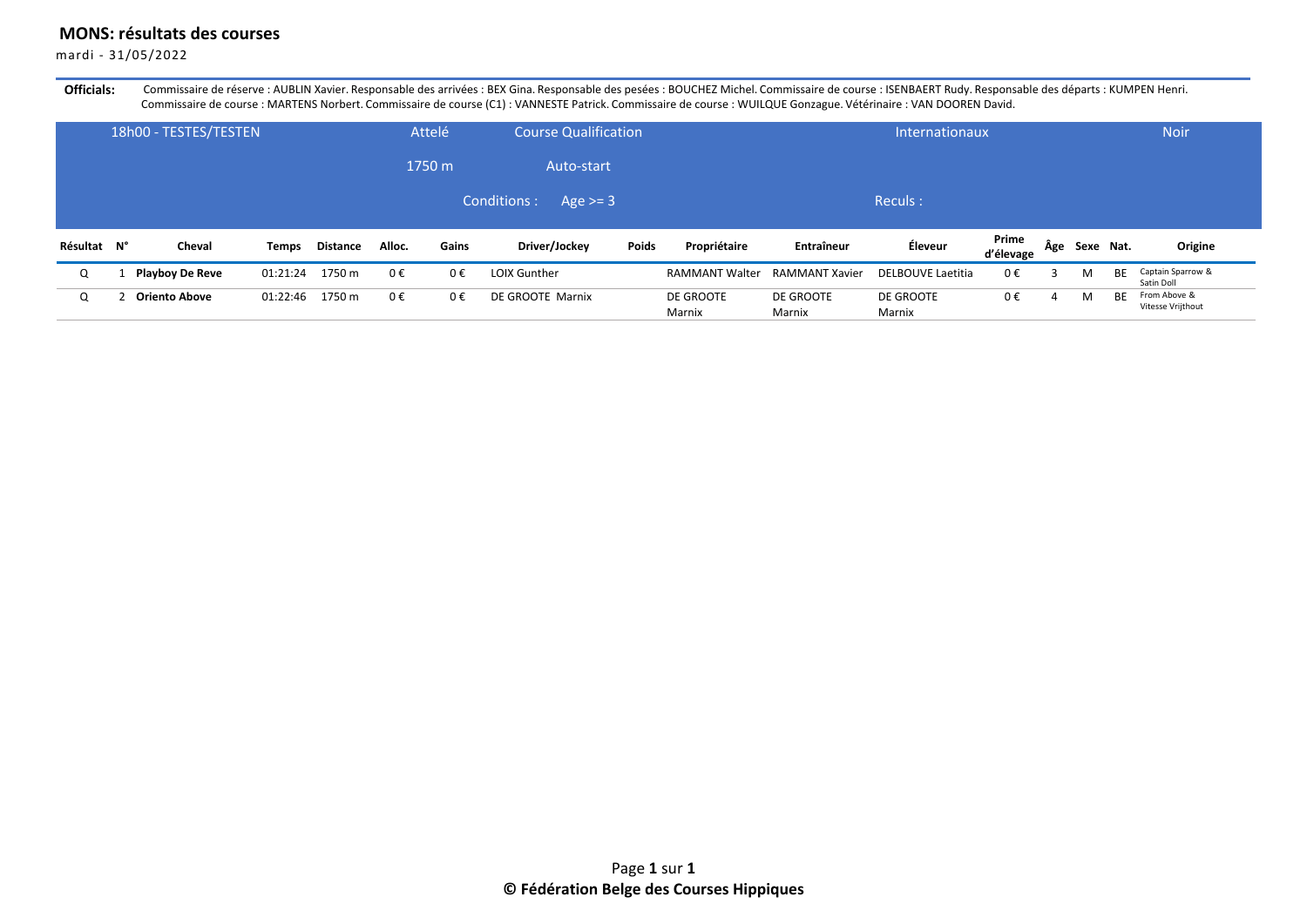| $N^{\circ}1$   | <b>18h30 - EUROTIERCE PARTENAIRE</b>                                                                                    |              |                 | Attelé  | Course    |                           |       |                                      | <b>Chevaux TF</b>                   |                                        |                    |                |               | Bleu-foncé |                                             |
|----------------|-------------------------------------------------------------------------------------------------------------------------|--------------|-----------------|---------|-----------|---------------------------|-------|--------------------------------------|-------------------------------------|----------------------------------------|--------------------|----------------|---------------|------------|---------------------------------------------|
|                | <b>OFFICIEL -TF -PREMIUM</b>                                                                                            |              |                 |         | 2300 m    | Auto-start                |       |                                      |                                     |                                        |                    |                |               |            |                                             |
| 70€            | Allocation (3500€): 1680€ / 840€ / 350€ / 280€ / 175€ / 105€ / Conditions :<br>Élevage (700€): 350€ / 175€ / 105€ / 70€ |              |                 |         |           |                           |       | Gains $\Rightarrow$ 12500€, age >= 3 |                                     | Reculs:                                |                    |                |               |            |                                             |
| Résultat N°    | Cheval                                                                                                                  | <b>Temps</b> | <b>Distance</b> | Alloc.  | Gains     | Driver/Jockey             | Poids | Propriétaire                         | Entraîneur                          | Éleveur                                | Prime<br>d'élevage |                | Âge Sexe Nat. |            | Origine                                     |
| 1              | 6 Harley Du Rafhay                                                                                                      | 01:14:98     | 2300 m          | 1 680€  |           | 12 202 € DENGIS Alain     |       | <b>HENRARD</b> jean                  | HENRARD jean                        | <b>HENRARD</b> jean                    | 350€               | 5              | н             | <b>FR</b>  | Offshore Dream &<br>Quite Good              |
| $\overline{2}$ | 4 Fox Ringeat                                                                                                           | 01:15:21     | 2300 m          | 840€    |           | 10 929 € HUYGENS Hanna    |       | <b>GAILLY Marcel</b>                 | <b>HUYGENS-DE</b><br>WITTE Ingeborg |                                        | 0€                 | $\overline{7}$ | H             | <b>FR</b>  | Dan Des Sarts &<br>Querida Des Fouees       |
| 3              | 7 Effeuille Moi Pan                                                                                                     | 01:15:43     | 2300 m          | 350€    |           | 11 042 € GERMIS Xavier    |       | <b>BISMAN Michel</b>                 | <b>BISMAN Michel</b>                |                                        | 0€                 | 8              | F             | <b>FR</b>  | Ti Punch River &<br>Raffole De Moi          |
| 4              | 10 Gatsby D'omblais                                                                                                     | 01:15:63     | 2300 m          | 280€    |           | 10 022 € NEIRINCK Francis |       | <b>DELTOUR Vincent</b>               | <b>CORBANIE Jo</b>                  |                                        | 0€                 | 6              | M             | <b>FR</b>  | Kiwi (f) &<br>Ricosa Du Vivier              |
| 5              | 3 Fils Du Nil                                                                                                           | 01:15:70     | 2300 m          | 175€    |           | 11 929 € DEPUYDT Raphael  |       | DEPUYDT Raphael                      | DEPUYDT Raphael                     |                                        | 0€                 | $\overline{7}$ | H             | <b>FR</b>  | Un Uppercut &<br>Vitam Eternam              |
| 6              | 11 Habla Ringeat                                                                                                        | 01:15:76     | 2300 m          | 105€    | 4 575 €   | <b>LONCKE Thomas</b>      |       | <b>LONCKE Theophile</b>              | <b>LONCKE Theophile</b>             |                                        | 0€                 | 5              | F             | FR.        | Surcouf De Laubois &<br><b>Bora Ringeat</b> |
| $\overline{7}$ | 1 Gaelic De Viette                                                                                                      | 01:15:83     | 2300 m          | 70€     |           | 11 540 € LEROI David      |       | <b>LEROI David</b>                   | <b>LEROI David</b>                  |                                        | 0€                 | 6              | H             | FR.        | Bird Parker &<br>Romantica De Dypp          |
| 8              | 5 Fortuna De Jana                                                                                                       | 01:16:03     | 2300 m          | 0€      |           | 10 476 € KINDT Johan      |       | MESTRÉ Jean-<br>Christophe           | MESTRÉ Jean-<br>Christophe          | <b>HORSE RACING</b><br><b>TEAM ADF</b> | 0€                 | $\overline{7}$ | F             | <b>FR</b>  | Jet Fortuna &<br>Star De Jana               |
| $\mathbf{0}$   | 2 Harmonie Carnois                                                                                                      | 01:16:64     | 2300 m          | 0€      |           | 11 780 € VERGAERDE Gérard |       | VANHONSEBROUC<br>K Marc              | <b>ROELENS Luc</b>                  |                                        | 0€                 | 5              | F             | <b>FR</b>  | Charly Du Noyer &<br>Reine De Flandre       |
| 0              | 13 Galaxy Du Neufbois                                                                                                   | 01:16:27     | 2300 m          | $0 \in$ | 7 707 €   | DE SOETE Carlos           |       | DELOMBAERDE<br>Frank                 | <b>DELOMBAERDE</b><br>Frank         |                                        | 0€                 | 6              | F             | <b>FR</b>  | Quartz De Fael &<br>Sirene Du Jouan         |
| D              | 8 Harem D'erable                                                                                                        |              | 2300 m          | 0€      |           | 11 130 € DEPUYDT Kristof  |       | <b>VERMEULEN Guy</b>                 | DE SOETE Carine                     |                                        | 0€                 | 5              | H             | FR.        | Tag Wood &<br>Vanille D'erable              |
| D              | 9 Grace                                                                                                                 |              | 2300 m          | 0€      | 6 250 €   | <b>CELIS Gregory</b>      |       | <b>MEYNEN</b><br>Margareth           | <b>MEYNEN</b><br>Margareth          | MEYNEN<br>Margareth                    | 0€                 | 6              | E             | <b>FR</b>  | Saphir Des Elfes &<br>Elva Des Jardinets    |
| D              | 12 Hairos De Lahaye                                                                                                     |              | 2300 m          | $0 \in$ | 8 2 2 8 € | DE GRAEVE Koen            |       | DE GRAEVE Koen                       | DE GRAEVE Koen                      | <b>HUBERT</b> achille                  | 0€                 | 5              | H             | FR.        | Amiral Sacha &<br>Pearl Du Boscail          |
| D              | 14 Helvira                                                                                                              |              | 2300 m          | $0 \in$ | 6 110 €   | <b>LOIX Gunther</b>       |       | <b>DAVID Geert</b>                   | <b>ROELENS Luc</b>                  | <b>DAVID Geert</b>                     | 0€                 | 5              | F             | <b>FR</b>  | Real De Lou &<br>Organza Jet                |
| D              | 15 Go Prior                                                                                                             |              | 2300 m          | 0€      | 8859€     | <b>CANNAERT Lieven</b>    |       | <b>CANNAERT Lieven</b>               | <b>CANNAERT Lieven</b>              |                                        | 0€                 | 6              | H             | <b>FR</b>  | Quarlos &<br><b>Session Prior</b>           |
| D              | 16 Hello Charly                                                                                                         |              | 2300 m          | 0€      | 7 670 €   | <b>VAN GHELEWE Bjorn</b>  |       | <b>CANNAERT Lieven</b>               | <b>CANNAERT Lieven</b>              |                                        | 0€                 | 5              | M             | <b>FR</b>  | Charly Du Noyer &<br>Turbova                |

*Dopage Contrôlé : Harley Du Rafhay* 

LEROI David [LE00049] *: Reprendre brusquement son cheval après une faute (en gênant) – 10 points, 100 €*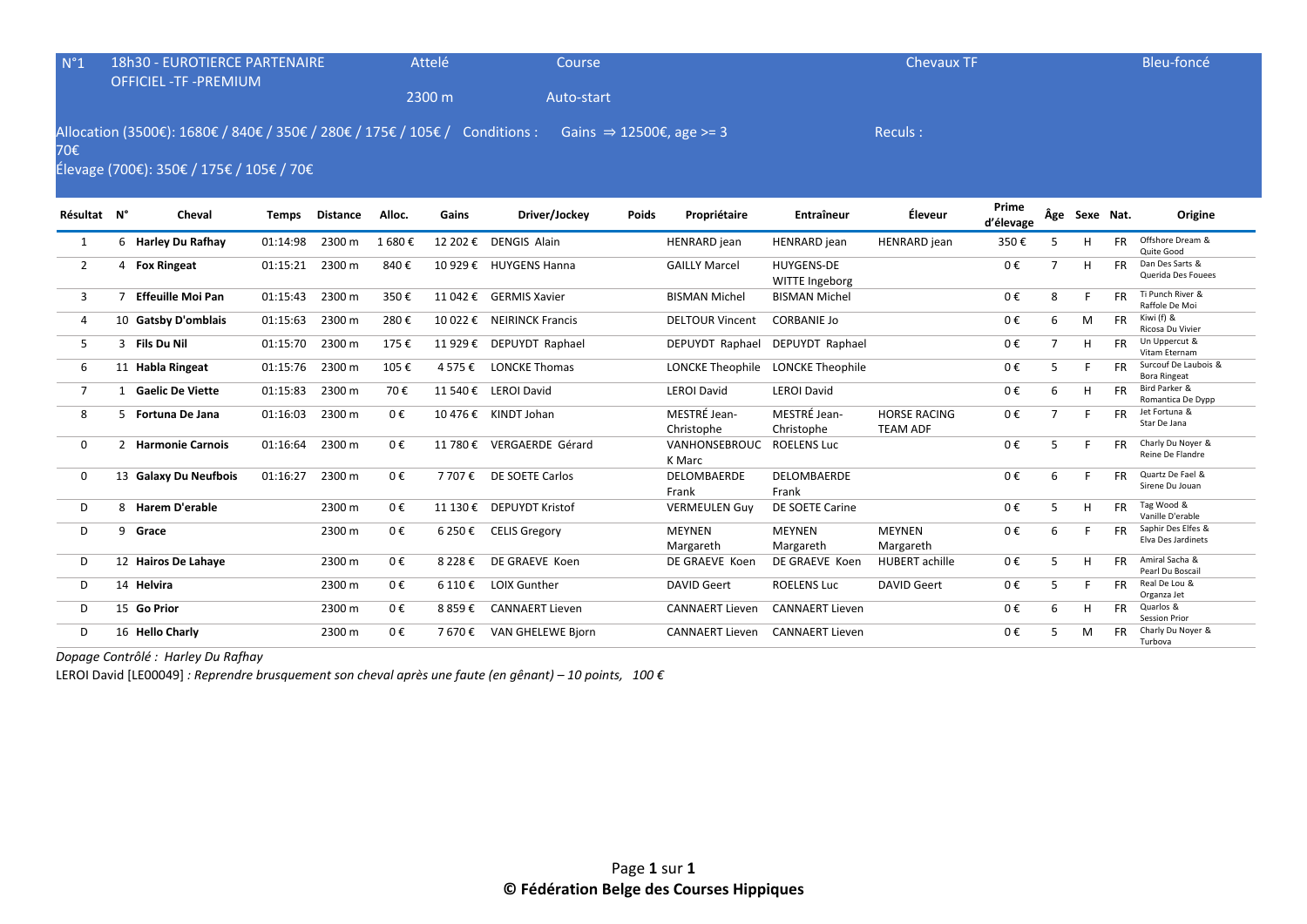| N°2  | 19h00 - VIRE -PREMIUM                                                                                                                 | <b>Attelé</b> | Course           | Internationaux |                                                | Vert-foncé |
|------|---------------------------------------------------------------------------------------------------------------------------------------|---------------|------------------|----------------|------------------------------------------------|------------|
|      |                                                                                                                                       | 2840 m        | <b>Elastique</b> |                |                                                |            |
| 100€ | Allocation (5000€): 2400€ / 1200€ / 500€ / 400€ / 250€ / 150€ / Conditions : Age >= 3<br>$f_{\text{lower}}(10005), \text{true}(1006)$ |               |                  | Reculs:        | Recul de 25m si gains 150000 $\xi \Rightarrow$ |            |

Élevage (1000€): 500€ / 250€ / 150€ / 100€

| Résultat N°  |   | Cheval                   | Temps    | Distance | Alloc.  | Gains     | Driver/Jockey                        | Poids | Propriétaire                      | <b>Entraîneur</b>                 | Éleveur | Prime<br>d'élevage | Âge | Sexe Nat. |           | Origine                                |
|--------------|---|--------------------------|----------|----------|---------|-----------|--------------------------------------|-------|-----------------------------------|-----------------------------------|---------|--------------------|-----|-----------|-----------|----------------------------------------|
|              |   | 11 Beau Gamin (fr)       | 01:14:88 | 2865 m   | 2 400 € |           | 751 960 € VAN DEN PUTTE Jules        |       | UNION STABLE                      | <b>GHEKIERE Filip</b>             |         | $0 \in$            | 11  | M         | <b>FR</b> | Quinoa Du Gers &<br>Cadette (fr)       |
|              |   | 9 Baron Du Bourg         | 01:15:00 | 2865 m   | 1 200 € |           | 455 590 € VAN EECKHAUTE Jeremy<br>G. |       | <b>VAN EECKHAUTE</b><br>Jeremy G. | <b>VAN EECKHAUTE</b><br>Jeremy G. |         | 0€                 | 11  | н         | <b>FR</b> | Lilium Madrik &<br>Pin Up Du Bourg     |
| 3            | 6 | Whole Lotta Love         | 01:15:24 | 2865 m   | 500€    | 359 855 € | DAUGEARD Philippe                    |       | <b>FOR YOU KOTKA</b><br>Ov        | <b>DAUGEARD</b><br>Philippe       |         | $0 \in$            | 9   | H         | <b>FI</b> | Dream Vacation (us) &<br>For You       |
| 4            |   | 10 Beau De Grimoult      | 01:15:38 | 2865 m   | 400 €   |           | 537 110 € WILLEMS Gilles             |       | WILLEMS nic                       | WILLEMS nic                       |         | 0€                 | 11  | Н         | <b>FR</b> | Pacifique Gede &<br>Quelle Bora        |
| 5            |   | <b>Coeur Baroque</b>     | 01:15:53 | 2865 m   | 250€    |           | 377 554 € DEVOLDER Dries             |       | DE GROOTE LIEVEN<br><b>BVBA</b>   | DE GROOTE<br>Christophe           |         | $0 \in$            | 10  | н         | <b>FR</b> | Offshore Dream &<br>Joie Baroque       |
| 6            |   | <b>Fauve De Felliere</b> | 01:16:23 | 2840 m   | 150€    |           | 141 490 € TAMSIN PAVEL               |       | <b>HEIRBRANDT Rony</b>            | <b>HEIRBRANDT Rony</b>            |         | 0€                 |     | н         | <b>FR</b> | Prince Gede &<br>Toccata Du Bouffey    |
|              |   | Django Du Jaguy          | 01:16:25 | 2840 m   | 100€    |           | 71 625 € CAILLET David               |       | <b>CAILLET David</b>              | <b>CAILLET David</b>              |         | $0 \in$            | 9   | H         | <b>FR</b> | Malicieux Gede &<br>Rose Du Jaguy      |
| 8            |   | 8 Black D'arjeanc        | 01:15:70 | 2865 m   | $0 \in$ |           | 405 780 € VAN POLLAERT Piet          |       | UNION STABLE                      | <b>CORTY Celestine</b>            |         | $0 \in$            | 11  | н         | <b>FR</b> | Prince D'espace &<br>Perle De Riviere  |
| $\mathbf{0}$ |   | <b>Bellagio Monoi</b>    | 01:15:83 | 2865 m   | $0 \in$ |           | 213 900 € MOTTE Laurent              |       | <b>MOTTE Laurent</b>              | <b>MOTTE Laurent</b>              |         | $0 \in$            | 11  | н         | <b>FR</b> | Let's Go Along &<br>Rovale De La Dives |
| $\Omega$     |   | 4 Bunker Du Prieure      | 01:18:24 | 2865 m   | 0€      |           | 289 480 € CELIS Gregory              |       | DE LETTER Koen                    | DE LETTER Koen                    |         | $0 \in$            | 11  | н         | <b>FR</b> | Ready Cash &<br>Right Light            |
| $\Omega$     | 5 | Colorado Blue            | 01:17:29 | 2865 m   | $0 \in$ |           | 302 360 € NEIRINCK Francis           |       | <b>GIBON Mélanie</b>              | <b>GIBON Mélanie</b>              |         | $0 \in$            | 10  | н         | <b>FR</b> | Que Je T'aime &<br>Star De Gueron      |

*Dopage Contrôlé : Beau Gamin (fr)* 

DAUGEARD Philippe [DA00006] *: Ne pas avoir chaussé les étriers – 0 points, 25 €*

VAN POLLAERT Piet [VA00974] *: Changer de ligne avec concurrent à son côté – 5 points, 50 €*

MOTTE Laurent [MO00011] *: Emploi abusif de la cravache – 5 points, 50 €*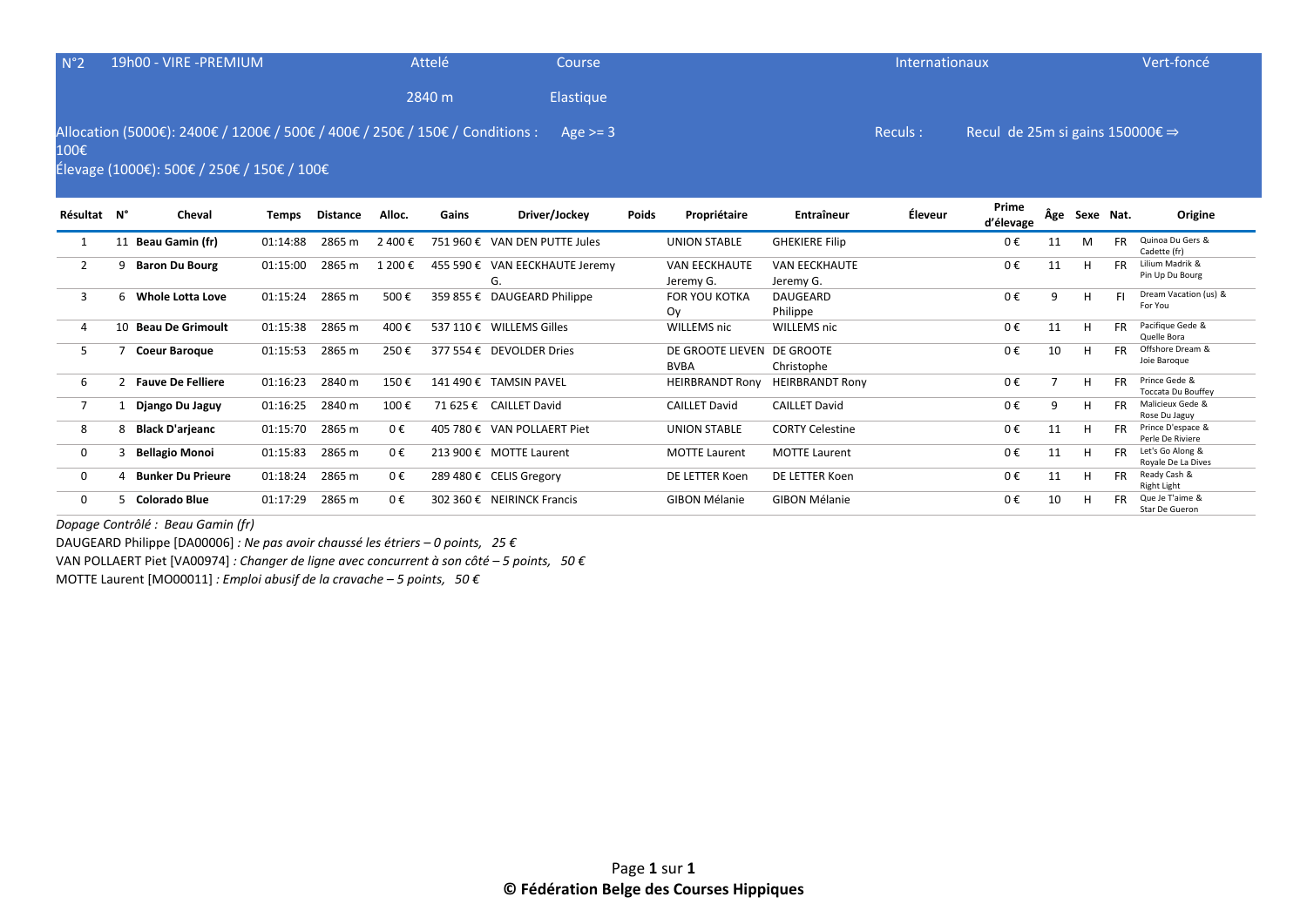| $N^{\circ}3$   |   | 19h30 - STRASBOURG - PREMIUM                                                                             |              |                 |         | Attelé  | Course                     |       |                                     |                                     | Inter. Priorité belges      |                    |   |               |           | Rouge                                 |
|----------------|---|----------------------------------------------------------------------------------------------------------|--------------|-----------------|---------|---------|----------------------------|-------|-------------------------------------|-------------------------------------|-----------------------------|--------------------|---|---------------|-----------|---------------------------------------|
|                |   |                                                                                                          |              |                 |         | 2300 m  | Auto-start                 |       |                                     |                                     |                             |                    |   |               |           |                                       |
| 50€            |   | Allocation (2500€): 1200€ / 600€ / 250€ / 200€ / 125€ / 75€ /<br>Élevage (500€): 250€ / 125€ / 75€ / 50€ |              |                 |         |         | Conditions :               |       | Gains $\Rightarrow$ 5000€, age >= 3 |                                     | Reculs:                     |                    |   |               |           |                                       |
| Résultat N°    |   | Cheval                                                                                                   | <b>Temps</b> | <b>Distance</b> | Alloc.  | Gains   | Driver/Jockey              | Poids | Propriétaire                        | <b>Entraîneur</b>                   | Éleveur                     | Prime<br>d'élevage |   | Âge Sexe Nat. |           | Origine                               |
| 1              |   | 8 Once Inalifetime                                                                                       | 01:15:43     | 2300 m          | 1 200€  | 5964€   | <b>LOIX Gunther</b>        |       | <b>SPEE Christian</b>               | <b>LOIX Gunther</b>                 | <b>SPEE Christian</b>       | 250€               | Δ | M             | <b>BE</b> | Timoko &<br>Fightstowin Cm            |
| 2              |   | 5 Hermes Pan                                                                                             | 01:15:45     | 2300 m          | 600€    | 5 572€  | <b>CELIS Gregory</b>       |       | <b>WAERNIER</b><br>Romuald          | <b>WAERNIER</b><br>Romuald          | <b>DECAUDIN</b><br>Jeannine | 125€               | 5 | H             | <b>FR</b> | Roc Meslois &<br>Schola               |
| 3              |   | 4 Neil Young                                                                                             | 01:15:86     | 2300 m          | 250€    | 4 837 € | VERGAERDE Gérard           |       | <b>BOGAERT WIM</b>                  | <b>BOGAERT WIM</b>                  | <b>BOGAERT WIM</b>          | 75€                | 5 | M             | <b>BE</b> | Leading Lantern &<br>Cher             |
| 4              |   | 10 Enjoy Life                                                                                            | 01:16:19     | 2300 m          | 200€    | 3 506€  | <b>VAN DEN PUTTE Frans</b> |       | GILOT Jonas                         | <b>GILOT Jonas</b>                  |                             | 0€                 | 6 | F             | <b>DE</b> | Enjoy Lavec &<br>Ging DI              |
| 5              |   | 1 Mister Chip                                                                                            | 01:16:33     | 2300 m          | 125€    | 4 618€  | <b>DEVOLDER Dries</b>      |       | <b>DE PAUW Frans</b>                | <b>DEVOLDER Dries</b>               | DE PAUW Frans               | 50€                | 6 | H             | <b>BE</b> | Yarrah Boko &<br>Elien Chip           |
| 6              |   | 9 Never Lost Ev                                                                                          | 01:16:61     | 2300 m          | 75€     | 4522€   | VAN DEN PUTTE Jules        |       | <b>TACK Christiaan</b>              | <b>TACK Christiaan</b>              | <b>EVERAERT André</b>       | 0€                 | 5 | H             | <b>BE</b> | Micro Mesh &<br>Roma De Vandel        |
| $\overline{7}$ |   | 14 Heroine Flandiere                                                                                     | 01:16:63     | 2300 m          | 50€     | 3 780€  | <b>VAN IMPE SANDRA</b>     |       | VAN IMPE SANDRA                     | VAN IMPE SANDRA                     |                             | 0€                 | 5 |               | <b>FR</b> | Prince Lorme &<br>Valse De Flandiere  |
| 8              |   | 13 Danse D'amour                                                                                         | 01:16:68     | 2300 m          | $0 \in$ | 0€      | <b>LENDERS Mike</b>        |       | <b>LENDERS Mike</b>                 | <b>LENDERS Mike</b>                 |                             | 0€                 | 3 | F             | DE        | Love You &<br>Daventry                |
| 0              |   | 7 Lowi De Spagnie                                                                                        | 01:16:86     | 2300 m          | 0€      | 4573€   | <b>LAEREMANS</b> jos       |       | <b>LAEREMANS</b> jos                | LAEREMANS jos                       | <b>LAEREMANS</b> jos        | 0€                 | 7 | н             | <b>BF</b> | Russel November &<br>Wanja Curie      |
| $\Omega$       |   | 11 Hector De Berce                                                                                       | 01:16:77     | 2300 m          | 0€      | 604€    | <b>ONGHENA Celine</b>      |       | <b>ONGHENA</b> etienne              | ONGHENA etienne                     |                             | 0€                 | 5 | H             | <b>FR</b> | Ricimer &<br><b>Bellatrix Magic</b>   |
| 0              |   | 12 Nasty Boy Dhm                                                                                         | 01:16:84     | 2300 m          | 0€      | 2823€   | <b>VAN GHELEWE Bjorn</b>   |       | DE VRIESE Delphine VAN GHELEWE      | Bjorn                               | D'HOORE Mario               | 0€                 | 5 | H             | <b>BE</b> | Johnnie Walker N &<br>Hells Angel Dhm |
| $\mathbf{0}$   |   | 15 Ginkgo Du Lilas                                                                                       | 01:19:22     | 2300 m          | 0€      | 3 693€  | <b>CANNAERT Lieven</b>     |       | <b>STORME Jozef</b>                 | <b>STORME Jozef</b>                 |                             | 0€                 | 6 | H             | <b>FR</b> | Sancho Turgot &<br>Ketty Du Lilas     |
| D              |   | 2 Okumara Vrijthout                                                                                      |              | 2300 m          | 0€      | 4 984 € | <b>HUYGENS Hanna</b>       |       | <b>STEVENS Stefaan</b>              | <b>HUYGENS-DE</b><br>WITTE Ingeborg | <b>BUYL Hugo</b>            | 0€                 | 4 | F             | <b>BE</b> | Love You &<br><b>Sunset Magic</b>     |
| D              | 3 | Owki Er                                                                                                  |              | 2300 m          | 0€      | 4 569€  | <b>TAMSIN PAVEL</b>        |       | <b>DE BRUECKER</b><br>Timothy       | <b>TAMSIN PAVEL</b>                 | <b>EVERAERT Rik</b>         | 0€                 | 4 | H             | <b>BE</b> | Varenne (ity) &<br>Bomba Di Quattro   |
| D              |   | 6 Happy Pont Royal                                                                                       |              | 2300 m          | 0€      | 4 965 € | <b>VANDENEYCKEN Guy</b>    |       | COPPENOLLE                          | <b>COPPENOLLE</b>                   | <b>B Q S SPRL Ecurie</b>    | 0€                 | 5 |               | <b>FR</b> | Perlando &                            |

*Dopage Contrôlé : Once Inalifetime* 

CELIS Gregory [CE00002] *: Emploi abusif de la cravache – 5 points, 50 €*

LOIX Gunther [LO00363] *: Emploi abusif de la cravache – 5 points, 50 €*

Laurie

D 16 Hades Du Theys 2300 m 0 € 2 060 € MELIN Joseph MELIN Joseph MELIN Joseph MELIN Joseph 0 € 5 H FR Ready Cash &

Laurie

Heligoland

Penelope Du Theys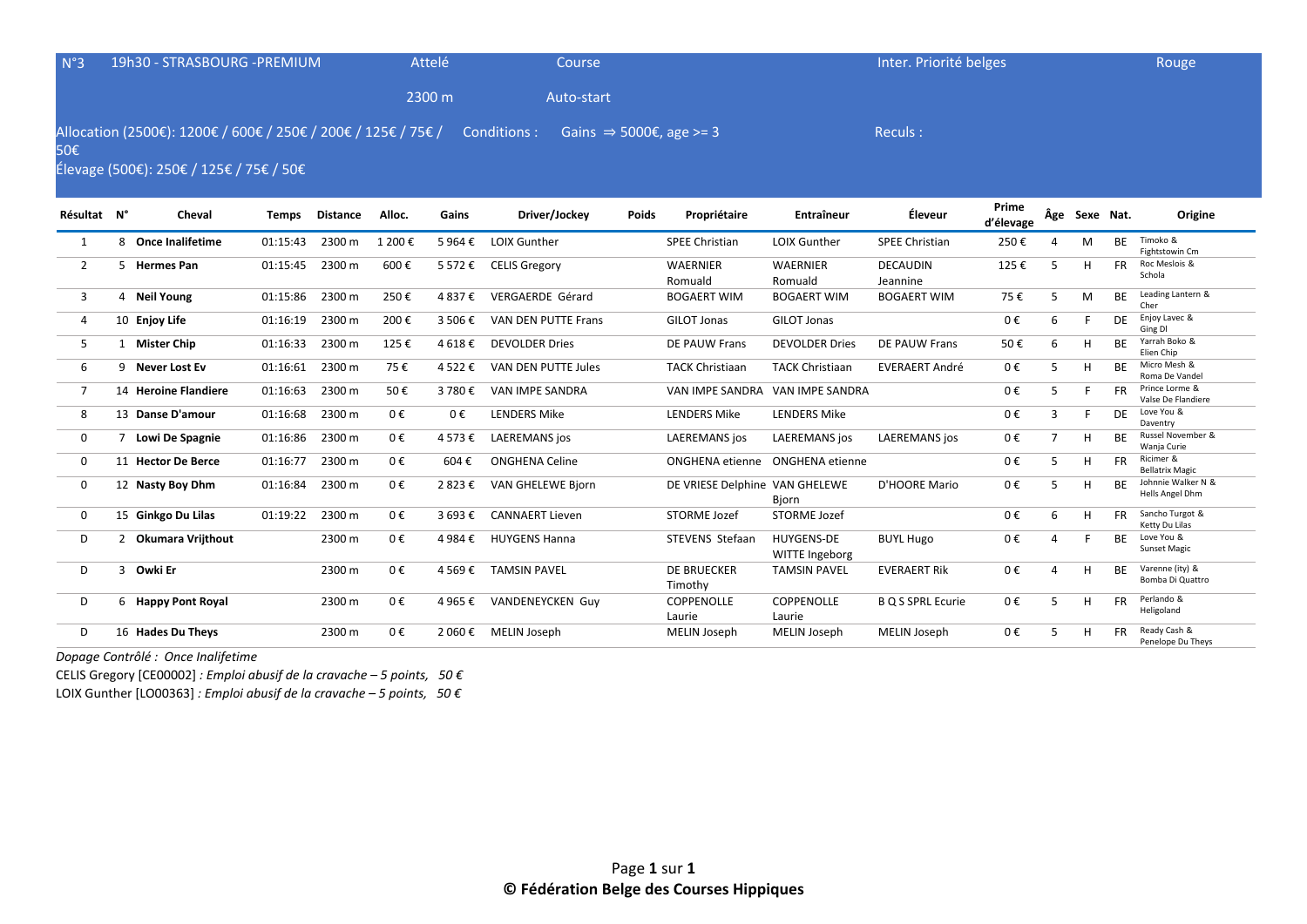| $N^{\circ}4$   |   | 20h00 - ARRAS - PREMIUM                                                                                  |              |                 |         | Attelé   | Course                     |              |                                      |                                     | Internationaux         |                    |     |           |           | Rose                                   |
|----------------|---|----------------------------------------------------------------------------------------------------------|--------------|-----------------|---------|----------|----------------------------|--------------|--------------------------------------|-------------------------------------|------------------------|--------------------|-----|-----------|-----------|----------------------------------------|
|                |   |                                                                                                          |              |                 |         | 2840 m   | Auto-start                 |              |                                      |                                     |                        |                    |     |           |           |                                        |
| 50€            |   | Allocation (2500€): 1200€ / 600€ / 250€ / 200€ / 125€ / 75€ /<br>Élevage (500€): 250€ / 125€ / 75€ / 50€ |              |                 |         |          | Conditions :               |              | Gains $\Rightarrow$ 18000€, age >= 3 |                                     | Reculs:                |                    |     |           |           |                                        |
| Résultat N°    |   | Cheval                                                                                                   | <b>Temps</b> | <b>Distance</b> | Alloc.  | Gains    | Driver/Jockey              | <b>Poids</b> | Propriétaire                         | Entraîneur                          | Éleveur                | Prime<br>d'élevage | Âge | Sexe Nat. |           | Origine                                |
| 1              | 6 | Illimani Montana                                                                                         | 01:15:88     | 2840 m          | 1 200€  | 18 633 € | VAN DEN PUTTE Jules        |              | <b>BUYL Dirk</b>                     | <b>VAN DEN PUTTE</b><br>Jules       |                        | 0€                 |     | н         | <b>NL</b> | Timoko &<br>Zulia Montana              |
| $\overline{2}$ |   | 8 Kolin De La Futaie                                                                                     | 01:15:97     | 2840 m          | 600€    |          | 17 014 € MOES Marc         |              | <b>MAURCOT Michele</b>               | <b>MOES Daniel</b>                  | <b>MAURCOT Michele</b> | 250€               | 8   | H         | <b>BE</b> | Prince Gede &<br>Zantana Oldeson       |
| 3              |   | 2 Konway Limburgia                                                                                       | 01:16:13     | 2840 m          | 250€    |          | 18 204 € DEPUYDT Raphael   |              | <b>GRIJP Roger</b>                   | GRIJP Roger                         | DE RIJKER Koen         | 125€               | 8   | H         | <b>BF</b> | Fabrice Axe &<br>Tootsi H Limburgia    |
| 4              | 3 | <b>Goliath Du Boulay</b>                                                                                 | 01:16:17     | 2840 m          | 200€    | 15 650 € | <b>TAMSIN PAVEL</b>        |              | <b>LHOEST Pierre</b>                 | <b>MOES Daniel</b>                  |                        | 0€                 | 6   | M         | FR.       | Jag De Bellouet &<br>Vigogne Du Boulay |
| 5              |   | <b>Myrthe Des Bois</b>                                                                                   | 01:16:25     | 2840 m          | 125€    |          | 16 877 € HUYGENS Hanna     |              | <b>COOREMAN Juan</b>                 | <b>HUYGENS-DE</b><br>WITTE Ingeborg | LOWIE Jean-pierre      | 75€                | 6   |           | <b>BF</b> | Voltigeur De Myrt &<br>Carera Skoatter |
| 6              |   | 5 Hamble Crown                                                                                           | 01:16:29     | 2840 m          | 75€     |          | 17 865 € VAN GHELEWE Bjorn |              | DE VRIESE Delphine VAN GHELEWE       | Bjorn                               |                        | 0€                 | 5   | H         | <b>FR</b> | Ni Ho Ped D'ombree &<br>Copine Deros   |
| $\overline{7}$ |   | 1 Mya Du Calvaire                                                                                        | 01:17:06     | 2840 m          | 50€     | 15 511 € | <b>HUYGENS Marc</b>        |              | VAN DEN BOSCH<br>Emiel               | <b>HUYGENS-DE</b><br>WITTE Ingeborg | <b>ROBERT Noel</b>     | 50€                | 6   |           | ВF        | Sugar Trader &<br>Magnolia Pl          |
| 8              |   | 9 Houston De Chenu                                                                                       | 01:18:32     | 2840 m          | 0€      | 2 356 €  | <b>DENGIS Alain</b>        |              | <b>DENGIS Audrey</b>                 | <b>DENGIS Audrey</b>                |                        | 0€                 | 5   | н         | <b>FR</b> | Boccador De Simm &<br>Liberte De Chenu |
| D              |   | 4 Fuego Verderie                                                                                         |              | 2840 m          | $0 \in$ |          | 16 002 € DE LAENDER Joeri  |              | <b>ALLAERT Geert</b>                 | <b>ALLAERT Geert</b>                |                        | 0€                 |     | н         | <b>FR</b> | Queroan De Jay &<br>Queen Deraines     |
| D              |   | 10 Great One                                                                                             |              | 2840 m          | 0€      |          | 13 895 € JACOBS Luc        |              | <b>JACOBS Luc</b>                    | <b>JACOBS Luc</b>                   |                        | 0€                 | 6   | H         | <b>FR</b> | Rachmaninov Seven &<br>Reine Normande  |
| D              |   | 11 Jitan Occagnes                                                                                        |              | 2840 m          | 0€      |          | 14 739 € CANNAERT Lieven   |              | CANNAERT gilles                      | <b>CANNAERT Lieven</b>              |                        | 0€                 | 6   | н         | <b>NL</b> | Titan D'occagnes &<br>Caja D'occagnes  |

*Dopage Contrôlé : Illimani Montana*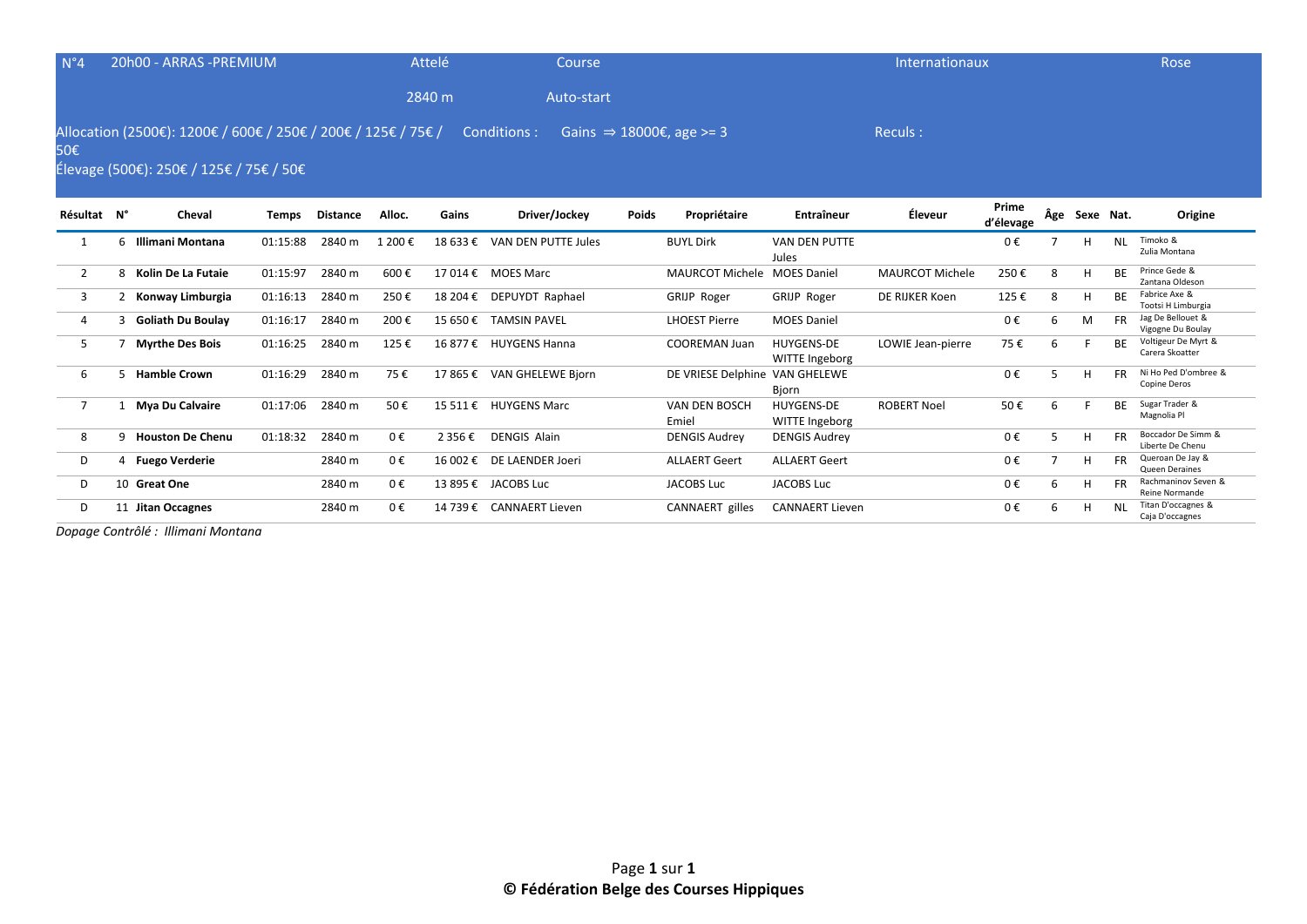| $N^{\circ}5$   |                | 20h30 - NANCY -ONLINE                                                                                                    |              |                 |         | Attelé  | Course                  |       |                                      |                                     | Inter. Priorité belges               |                    |                |           |           | Vert-clair                              |
|----------------|----------------|--------------------------------------------------------------------------------------------------------------------------|--------------|-----------------|---------|---------|-------------------------|-------|--------------------------------------|-------------------------------------|--------------------------------------|--------------------|----------------|-----------|-----------|-----------------------------------------|
|                |                |                                                                                                                          |              |                 |         | 2300 m  | Auto-start              |       |                                      |                                     |                                      |                    |                |           |           |                                         |
|                |                | Allocation (2000€): 960€ / 480€ / 200€ / 160€ / 100€ / 60€ / 40€ Conditions :<br>Élevage (400€): 200€ / 100€ / 60€ / 40€ |              |                 |         |         |                         |       | Gains $\Rightarrow$ 9000€, age >= 3  |                                     | Reculs:                              |                    |                |           |           |                                         |
| Résultat N°    |                | Cheval                                                                                                                   | <b>Temps</b> | <b>Distance</b> | Alloc.  | Gains   | Driver/Jockey           | Poids | Propriétaire                         | Entraîneur                          | Éleveur                              | Prime<br>d'élevage | Âge            | Sexe Nat. |           | Origine                                 |
| 1              |                | Nikske Slipper                                                                                                           | 01:15:83     | 2300 m          | 960€    | 7874€   | VAN DEN PUTTE Jules     |       | <b>FELIX CLEEREN</b><br>(ERFGENAMEN) | <b>GHEKIERE Filip</b>               | <b>FELIX CLEEREN</b><br>(ERFGENAMEN) | 200€               | 5              |           | <b>BE</b> | Prodigious &<br>Feline Butterfly        |
| $\overline{2}$ |                | 6 Neymar                                                                                                                 | 01:15:88     | 2300 m          | 480€    | 9 093 € | <b>CORBANIE Jo</b>      |       | <b>ECURIE LI</b>                     | <b>CORBANIE Jo</b>                  | ECURIE LJ                            | 100€               | 5              | н         | ВF        | Quartz D'aunou &<br>Belle Perez Wg      |
| 3              |                | <b>Marco De Brucom</b>                                                                                                   | 01:16:00     | 2300 m          | 200€    | 6 527€  | <b>HUYGENS Hanna</b>    |       | DE KLERCK lotar                      | <b>HUYGENS-DE</b><br>WITTE Ingeborg | <b>SEVERS Agnes</b>                  | 60€                | 6              | H         | <b>BE</b> | Prodigious &<br>Roxane De Pries         |
| 4              | 5.             | <b>Hold Up Du Thenney</b>                                                                                                | 01:16:03     | 2300 m          | 160€    | 7 580€  | <b>LEROI David</b>      |       | <b>LEROI David</b>                   | <b>LEROI David</b>                  |                                      | $0 \in$            | 5              | H         | FR.       | Reach De Vandel &<br>Chelsea Du Thenney |
| 5              | $\overline{2}$ | Lastpretender Cm                                                                                                         | 01:16:30     | 2300 m          | 100€    | 6579€   | <b>LOIX Gunther</b>     |       | <b>BERTELS Gustaaf</b>               | <b>LOIX Gunther</b>                 | <b>SPEE Christian</b>                | 40€                | $\overline{7}$ | н         | <b>BE</b> | Quick Wood &<br>Vera Boko               |
| 6              |                | Loborga Dc                                                                                                               | 01:16:35     | 2300 m          | 60€     | 8 045 € | <b>VERGAERDE Gérard</b> |       | DE COOMAN Staf                       | DE COOMAN Staf                      | DE COOMAN Staf                       | 0€                 | $\overline{7}$ |           | <b>BE</b> | Express Road (ity) &<br>Doborga         |
| $\overline{7}$ |                | 11 Lio Jane Ac                                                                                                           | 01:16:59     | 2300 m          | 40€     | 6 151 € | <b>VANDENEYCKEN Guy</b> |       | <b>GORTS</b> didier                  | <b>GORTS</b> didier                 | DELAMILLIEURE<br>Werner              | 0€                 | $\overline{7}$ |           | <b>BE</b> | Abano As &<br>Barbie Rainbow "e"        |
| 8              | 9              | <b>Juglans Bloc</b>                                                                                                      | 01:16:83     | 2300 m          | $0 \in$ | 5 642 € | DE LAENDER Joeri        |       | DE LAENDER Dirk                      | DE LAENDER Dirk                     | <b>DEGRAEVE Frans</b>                | $0 \in$            | 9              | H         | ВF        | Prodigious &<br>Astara Bloc             |
| $\mathbf 0$    |                | 4 Magic De Morgane                                                                                                       | 01:17:17     | 2300 m          | $0 \in$ | 6404€   | DE GROOTE Marnix        |       | <b>SAX Catriene</b>                  | <b>SAX Catriene</b>                 | <b>P &amp; R ECURIE</b>              | 0€                 | 6              | н         | <b>BE</b> | Pittman &<br>Volga De Morgane           |
| 0              | 8              | <b>Lannoo Ev</b>                                                                                                         | 01:17:12     | 2300 m          | $0 \in$ | 7870€   | VAN TOOR R              |       | TEEUWISSE M.                         | VAN TOOR R                          | <b>EVERAERT BVBA</b><br>Stoeterij    | 0€                 | $\overline{ }$ |           | <b>BF</b> | Boardwalk Hall &<br>La Tronchienne      |
| D              | 10             | Littlemissmelody                                                                                                         |              | 2300 m          | $0 \in$ | 6 265 € | <b>HUYGENS Marc</b>     |       | <b>AGRO NV</b>                       | <b>HUYGENS-DE</b><br>WITTE Ingeborg | <b>AGRO NV</b>                       | $0 \in$            |                |           | <b>RF</b> | Quaker Jet &<br><b>Ginger Melody</b>    |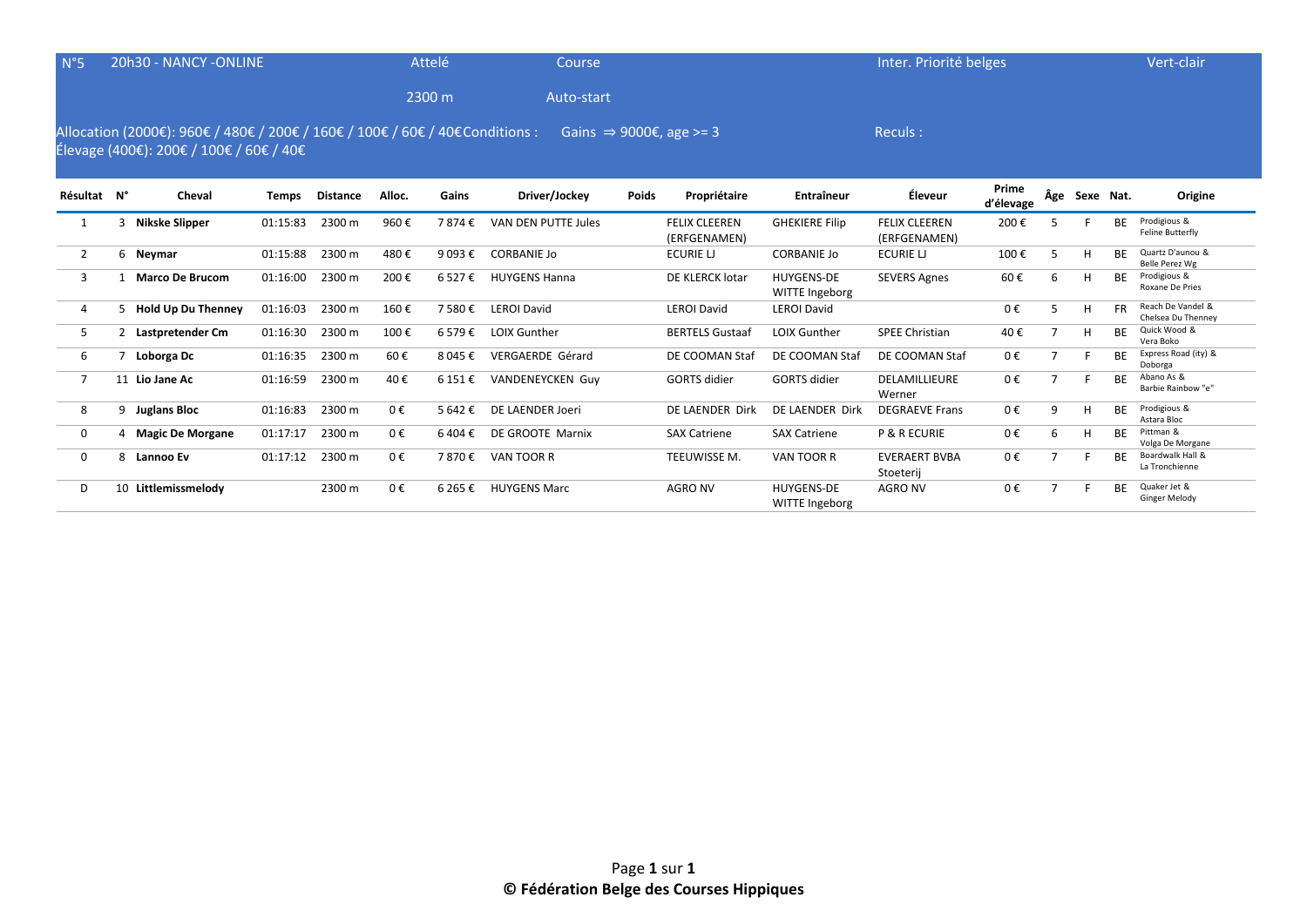| $N^{\circ}6$   | 21h00 - ABBEVILLE -ONLINE                                                                                               |          |                 |         | Attelé   | Course                    |              |                                      |                        | Internationaux                       |                    |     |           |           | Bleu-clair                                  |
|----------------|-------------------------------------------------------------------------------------------------------------------------|----------|-----------------|---------|----------|---------------------------|--------------|--------------------------------------|------------------------|--------------------------------------|--------------------|-----|-----------|-----------|---------------------------------------------|
|                |                                                                                                                         |          |                 |         | 2300 m   | Auto-start                |              |                                      |                        |                                      |                    |     |           |           |                                             |
| 70€            | Allocation (3500€): 1680€ / 840€ / 350€ / 280€ / 175€ / 105€ / Conditions :<br>Élevage (700€): 350€ / 175€ / 105€ / 70€ |          |                 |         |          |                           |              | Gains $\Rightarrow$ 50000€, age >= 3 |                        | Reculs:                              |                    |     |           |           |                                             |
| Résultat N°    | Cheval                                                                                                                  | Temps    | <b>Distance</b> | Alloc.  | Gains    | Driver/Jockey             | <b>Poids</b> | Propriétaire                         | Entraîneur             | Éleveur                              | Prime<br>d'élevage | Âge | Sexe Nat. |           | Origine                                     |
|                | 2 Joepie Slipper                                                                                                        | 01:15:01 | 2300 m          | 1 680 € |          | 37 392 € LOIX Gunther     |              | MATIC V O F                          | LOIX Gunther           | <b>FELIX CLEEREN</b><br>(ERFGENAMEN) | 350€               |     |           | <b>BE</b> | Look De Star &<br><b>Goldengirl Diamant</b> |
| $\mathbf{2}$   | 6 Little Brigadoon                                                                                                      | 01:15:02 | 2300 m          | 840€    | 28 221 € | <b>WILLEMS Wim</b>        |              | <b>WILLEMS Wim</b>                   | <b>WILLEMS Wim</b>     | <b>WAUTERS PATRICK</b><br>Stoeterij  | 175€               |     | M         | <b>BE</b> | Quite Easy &<br>Ambre Brigadoon             |
| $\overline{3}$ | Love It Ev                                                                                                              | 01:15:47 | 2300 m          | 350€    | 35 160 € | VERGAERDE Gérard          |              | M L F SOLUTIONS<br>COMM-V            | <b>GHEKIERE Filip</b>  | <b>EVERAERT BVBA</b><br>Stoeterij    | 105€               |     | M         | <b>BE</b> | Boardwalk Hall &<br><b>Emely Love</b>       |
| 4              | 3 Jessy Jet Vg                                                                                                          | 01:15:66 | 2300 m          | 280€    | 28 877 € | DE GROOTE Marnix          |              | <b>VERLINDEN Guido</b>               | <b>VERLINDEN Guido</b> | <b>VERLINDEN Guido</b>               | 70€                | 9   |           | <b>BE</b> | Quango Jet &<br>Abelien Heikant             |
| 5              | 4 Zenit Del Duomo                                                                                                       | 01:15:81 | 2300 m          | 175€    |          | 41 523 € NEIRINCK Francis |              | <b>DE CRAEMER</b><br>Melissa         | <b>GIBON Mélanie</b>   |                                      | $0 \in$            |     | H         |           | Ganymede &<br>Lily Del Duomo                |
| 6              | <b>Bering Du Goutier</b>                                                                                                | 01:15:83 | 2300 m          | 105€    | 35 097€  | DE LAENDER Joeri          |              | DE LAENDER Joeri                     | DE LAENDER Joeri       |                                      | $0 \in$            | 11  | H         | <b>FR</b> | Quido Du Goutier &<br>Rafale Perrine        |
|                | 8 Hurricane                                                                                                             | 01:16:02 | 2300 m          | 70€     | 36 208 € | VAN POLLAERT Piet         |              | <b>UNION STABLE</b>                  | <b>CORTY Celestine</b> |                                      | 0€                 | 8   | H         | <b>NL</b> | Quick Wood &<br>Ultimate Lady               |

Example 21<br>
Reve D'amour (ita)<br>
Reve D'amour (ita)

D 5 **Body N Soul** 2300 m 0 € 24 724 € LENDERS Mike STALL SOULMATE LENDERS Mike 0 €

*Dopage Contrôlé : Joepie Slipper*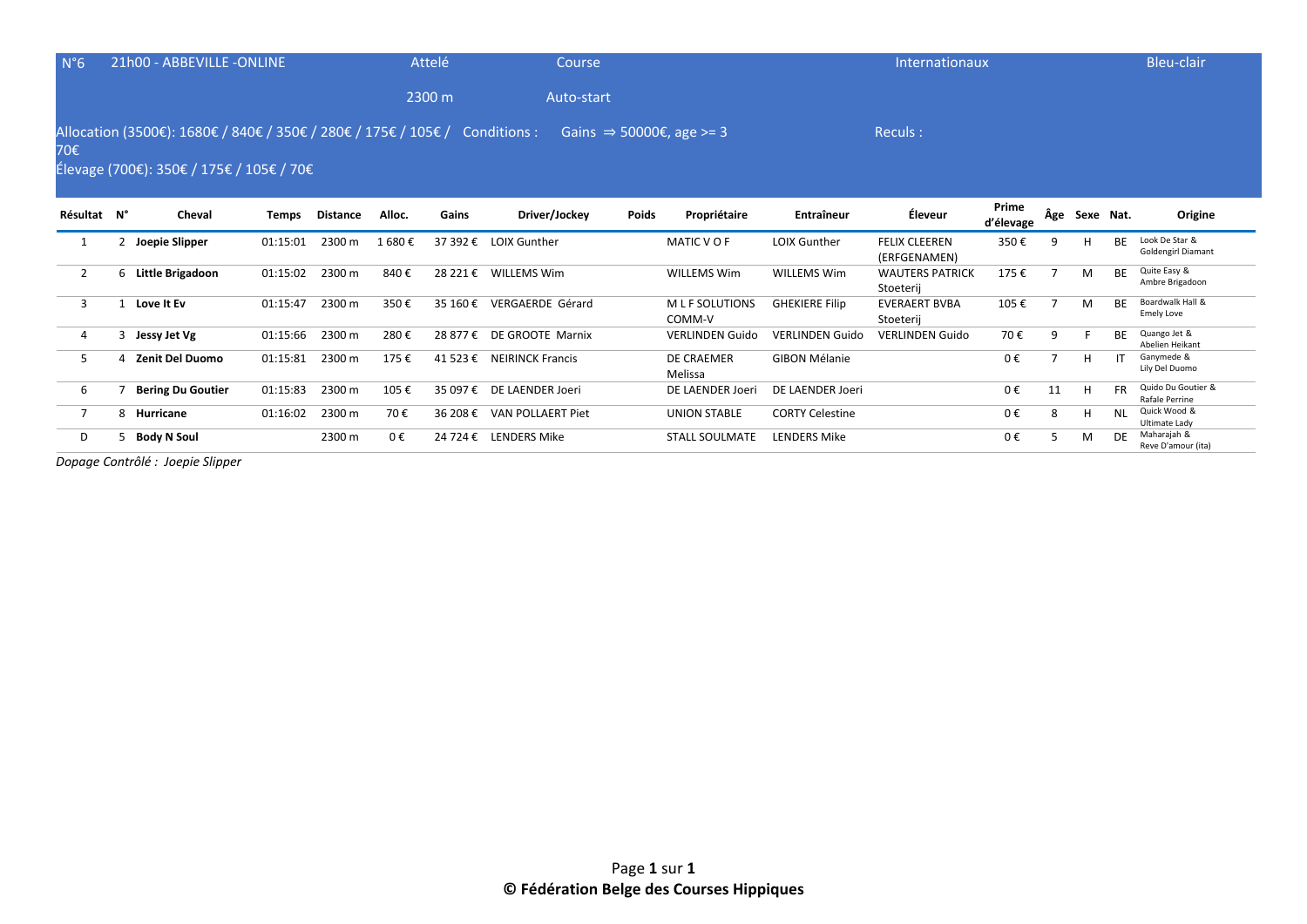| N°7            | 21h30 - ZETURF -TF -ONLINE                                                                                              |          |                 |        | Attelé   | Course                   |              |                                      |                       | <b>Chevaux TF</b>     |                    |    |               |           | Jaune                                    |
|----------------|-------------------------------------------------------------------------------------------------------------------------|----------|-----------------|--------|----------|--------------------------|--------------|--------------------------------------|-----------------------|-----------------------|--------------------|----|---------------|-----------|------------------------------------------|
|                |                                                                                                                         |          |                 |        | 1750 m   | Auto-start               |              |                                      |                       |                       |                    |    |               |           |                                          |
| 80€            | Allocation (4000€): 1920€ / 960€ / 400€ / 320€ / 200€ / 120€ / Conditions :<br>Élevage (800€): 400€ / 200€ / 120€ / 80€ |          |                 |        |          |                          |              | Gains $\Rightarrow$ 35000€, age >= 3 |                       | Reculs:               |                    |    |               |           |                                          |
| Résultat N°    | Cheval                                                                                                                  | Temps    | <b>Distance</b> | Alloc. | Gains    | Driver/Jockey            | <b>Poids</b> | Propriétaire                         | Entraîneur            | Éleveur               | Prime<br>d'élevage |    | Âge Sexe Nat. |           | Origine                                  |
|                | <b>Golencia De Warnoc</b>                                                                                               | 01:14:82 | 1750 m          | 1920€  | 29 212 € | LANNOO Geert             |              | DETAELLENAERE                        | <b>LANNOO Arsene</b>  | DETAELLENAERE         | 400€               | h  |               | <b>FR</b> | Village Mystic &<br>Olencia              |
|                |                                                                                                                         |          |                 |        |          |                          |              | Philippe                             |                       | Philippe              |                    |    |               |           |                                          |
| $\overline{2}$ | <b>Fougueux Des Iles</b>                                                                                                | 01:15:30 | 1750 m          | 960€   | 31 752 € | <b>DEPUYDT Kristof</b>   |              | <b>VERMEULEN Guy</b>                 | DE SOETE Carine       |                       | 0€                 |    | H             | <b>FR</b> | Quisling D'anjou &<br>Kismie D'eronville |
| 3              | 4 Feo Trafo                                                                                                             | 01:15:37 | 1750 m          | 400€   | 32 298 € | VERGAERDE Gérard         |              | LANNOO Marc<br>Achiel                | LANNOO Marc<br>Achiel | EURO-TROTTING         | 200€               |    | H             | <b>FR</b> | Rubis De Padd &<br>Souveraine Trafo      |
| 4              | 3 Doddy Du Vivier                                                                                                       | 01:15:61 | 1750 m          | 320€   |          | 32 023 € MOES Marc       |              | <b>LHOEST Pierre</b>                 | <b>MOES Daniel</b>    |                       | 0€                 | 9  | H             | <b>FR</b> | Look De Star &<br>Odessa Du Vivier       |
| 5              | 6 Fiona D'elche                                                                                                         | 01:15:67 | 1750 m          | 200€   |          | 26 970 € CANNAERT Lieven |              | DE SOETE Carine                      | DE SOETE Carine       | <b>SAVEYN Patrick</b> | 120€               |    |               | <b>FR</b> | Ulysse (fr) &<br>Osaka D'elche           |
| 6              | 5 Alezan Rose                                                                                                           | 01:15:74 | 1750 m          | 120€   | 25 959€  | DEPUYDT Raphael          |              | <b>HUGE Joel</b>                     | <b>GRISEZ Marc</b>    |                       | 0€                 | 12 | H             | <b>FR</b> | Laetenter Diem &<br>Kosie Rose           |

HERMAN

HERMAN